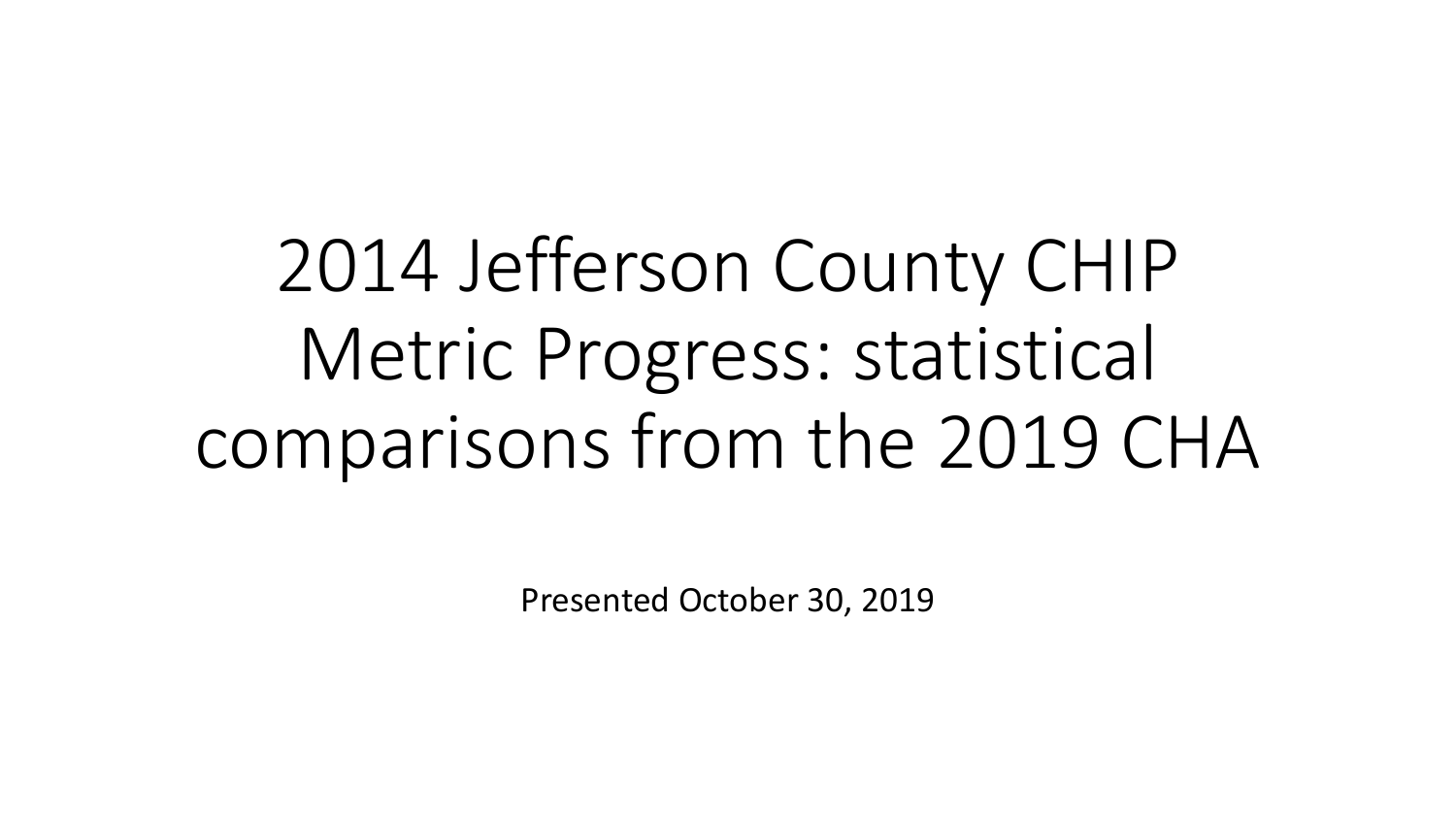## Caveats to keep in mind

- Change over time and compared to WA based on statistical test rates may look different but not be *statistically* different
- 2014 CHA data from BRFSS are not comparable to 2019 CHA due to methodological changes starting with 2011 survey
- Jefferson over time statistical analysis may reflect a historical trend many years prior to data in 2014 CHIP metrics
- Jefferson change over time and/or WA comparison not always available (n/a)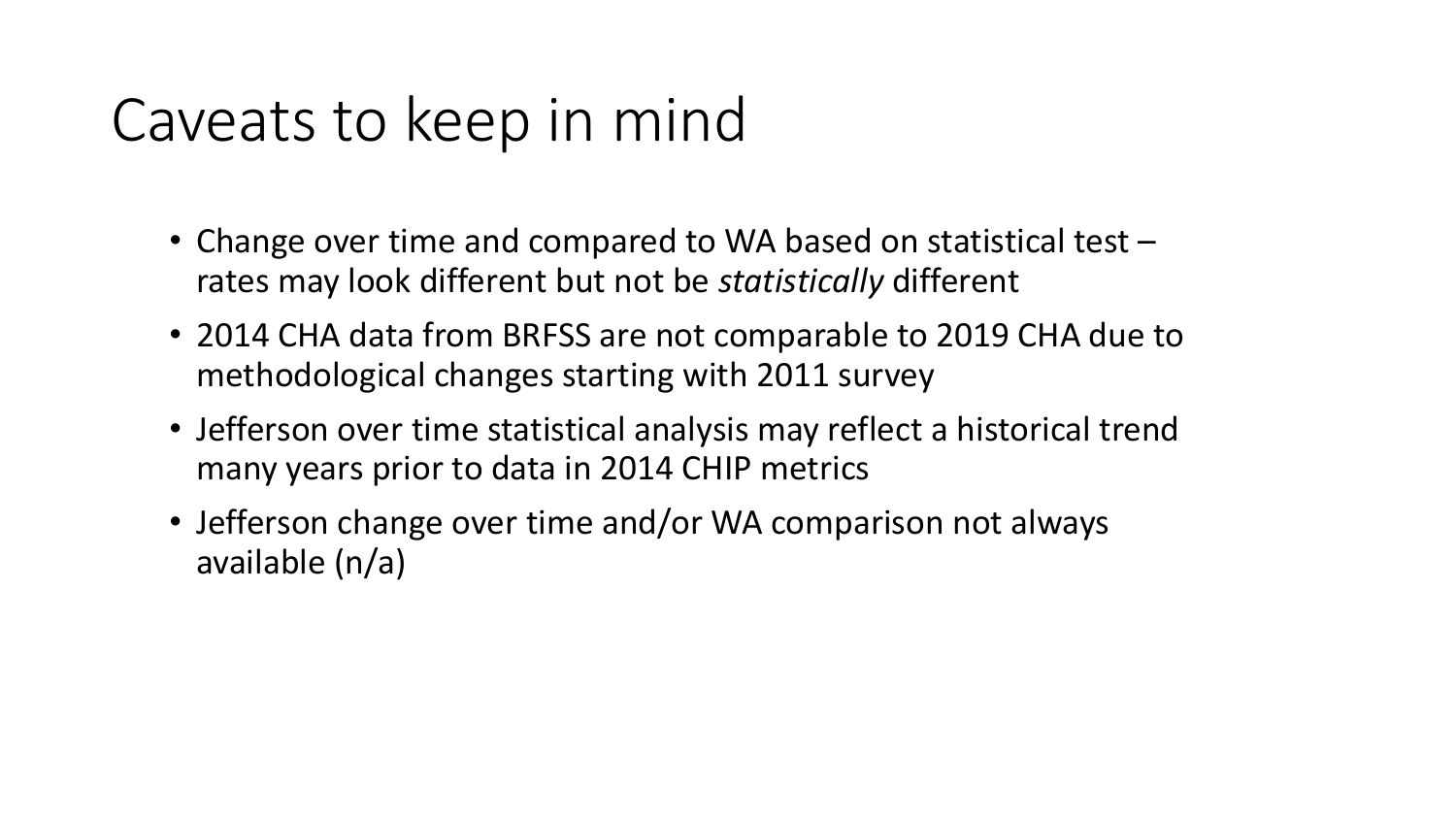| <b>Priority</b>                                       | <b>Comparison over time*</b>                                                                                                                                               | <b>Comparison to WA</b>                                                                                                                                                                              |
|-------------------------------------------------------|----------------------------------------------------------------------------------------------------------------------------------------------------------------------------|------------------------------------------------------------------------------------------------------------------------------------------------------------------------------------------------------|
| <b>Chronic</b><br><b>Disease</b><br><b>Prevention</b> | ↑⇔⇔⇔⇔<br>adult physical activity improving; youth<br>unchanged                                                                                                             | $\leftrightarrow \leftrightarrow \leftrightarrow \leftrightarrow$<br>adult and youth physical activity same as WA                                                                                    |
| / Healthy<br>Living                                   | $\leftrightarrow\leftrightarrow\leftrightarrow\leftrightarrow$<br>youth and adult daily fruit and vegetable<br>unchanged<br>$\leftrightarrow$<br>food insecurity unchanged | $\leftrightarrow \uparrow \leftrightarrow \uparrow$<br>8 <sup>th</sup> and 12 <sup>th</sup> grade daily fruit/veg better than<br>WA, adult and 10th same as WA<br>个<br>food insecurity worse than WA |

\*some statistical comparisons are to a 'current state' historical time prior to 2014 CHIP

n/a indicates no historical or state data available for comparison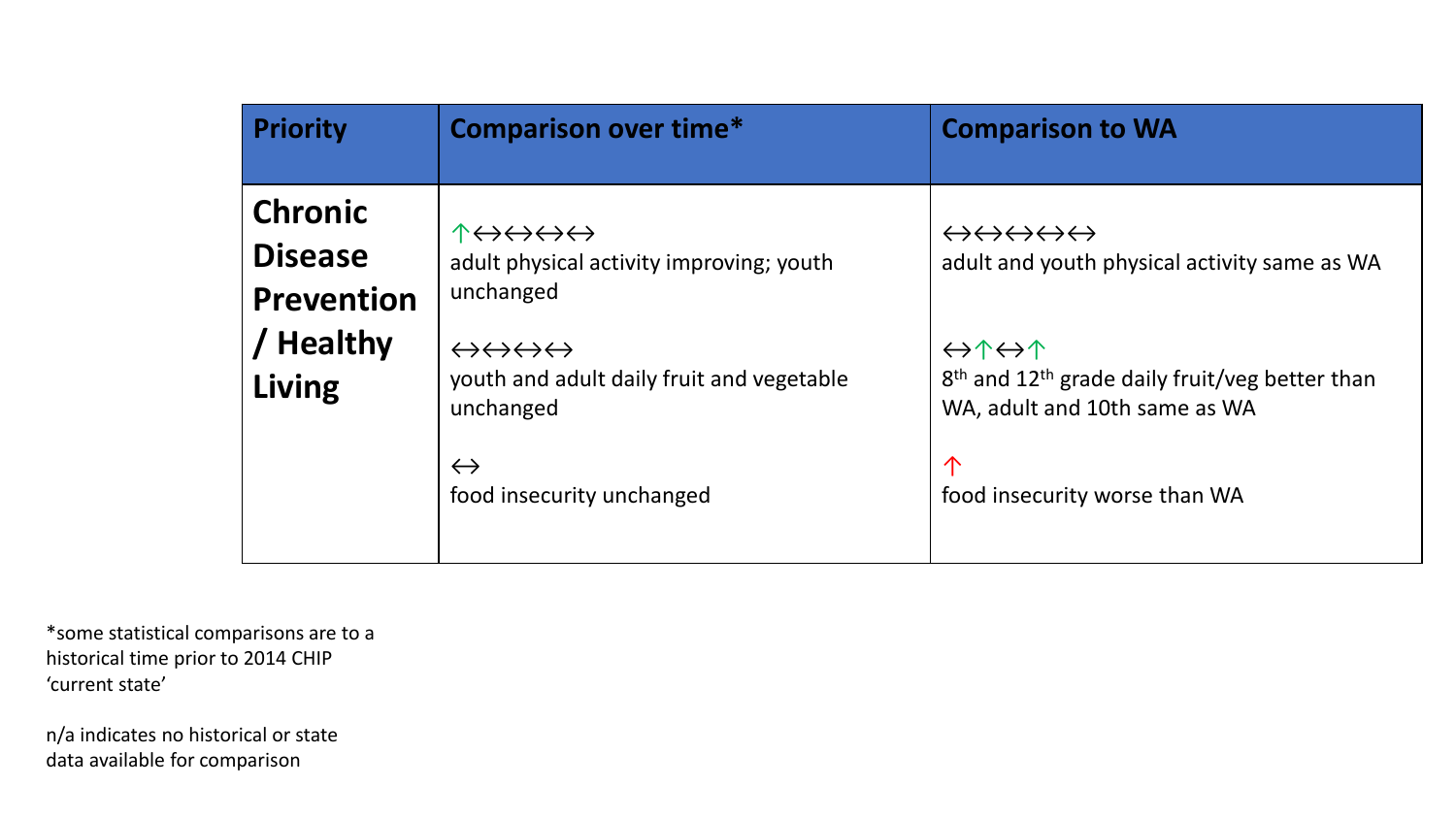|                                                                                                       | <b>Priority</b>                                                                                                                          | <b>Comparison over time*</b>                                                                                                                                                                                             | <b>Comparison to WA</b>                                                                                                                                                      |
|-------------------------------------------------------------------------------------------------------|------------------------------------------------------------------------------------------------------------------------------------------|--------------------------------------------------------------------------------------------------------------------------------------------------------------------------------------------------------------------------|------------------------------------------------------------------------------------------------------------------------------------------------------------------------------|
|                                                                                                       | <b>Mental</b><br><b>Health and</b>                                                                                                       | $\leftrightarrow\leftrightarrow\leftrightarrow\leftrightarrow\leftrightarrow\leftrightarrow$<br>10 <sup>th</sup> /12 <sup>th</sup> grader age of initiation for substance use (tobacco,<br>marijuana, alcohol) unchanged | n/a<br>Comparison to WA not assessed                                                                                                                                         |
|                                                                                                       | <b>Chemical</b>                                                                                                                          | $n/a \leftrightarrow \uparrow \downarrow$ Current alcohol use: 10 <sup>th</sup> grade worsening, 12 <sup>th</sup><br>grade improving, 8 <sup>th</sup> unchanged                                                          | n/a $\uparrow \uparrow \uparrow$ Current alcohol use: 8 <sup>th</sup> , 10 <sup>th</sup> , 12 <sup>th</sup> higher than WA                                                   |
|                                                                                                       | <b>Dependency</b>                                                                                                                        | n/a n/a $\leftrightarrow\downarrow$ Current smoking: 10 <sup>th</sup> unchanged, 12 <sup>th</sup> improving                                                                                                              | n/a n/a $\uparrow \uparrow$ Current smoking: $10^{\text{th}}/12^{\text{th}}$ grades higher than WA                                                                           |
|                                                                                                       |                                                                                                                                          | n/a (Vaping not previously asked)                                                                                                                                                                                        | n/a n/a $\uparrow \leftrightarrow$ Current vaping: 10 <sup>th</sup> grade higher, 12 <sup>th</sup> same                                                                      |
|                                                                                                       |                                                                                                                                          | $n/a \leftrightarrow \uparrow \leftrightarrow$ Current marijuana: 10 <sup>th</sup> grade worsening;<br>8th/12th unchanged                                                                                                | n/a $\uparrow \uparrow \uparrow$ Current marijuana: 8 <sup>th</sup> /10 <sup>th</sup> /12 <sup>th</sup> higher than WA                                                       |
|                                                                                                       |                                                                                                                                          | $\leftrightarrow$ unchanged rate of failed compliance checks for tobacco<br>sales to minors                                                                                                                              | $\leftrightarrow$ rate of failed compliance checks for tobacco sales to minors<br>same as WA                                                                                 |
|                                                                                                       |                                                                                                                                          | $\downarrow$ smoking during pregnancy decreasing                                                                                                                                                                         | $\uparrow$ smoking during pregnancy higher than WA                                                                                                                           |
|                                                                                                       |                                                                                                                                          | $\uparrow \uparrow \leftrightarrow \uparrow$ 6 <sup>th</sup> ever considered suicide worsening; 8 <sup>th</sup> /12 <sup>th</sup><br>considered suicide in past year worsening                                           | $\leftrightarrow \leftrightarrow \uparrow \leftrightarrow 10^{th}$ considered suicide in past year higher than<br>WA; $6th/8th/12th$ same as WA                              |
|                                                                                                       | *some statistical<br>comparisons are to a<br>historical time prior to                                                                    | $\leftrightarrow$ n/a n/a Made suicide plan in past year 8 <sup>th</sup> unchanged                                                                                                                                       | $\leftrightarrow \uparrow \leftrightarrow 10^{th}$ grade made suicide plan in past year higher than<br>WA; 8 <sup>th</sup> /12 <sup>th</sup> same as WA                      |
| 2014 CHIP 'current state'<br>n/a indicates no historical<br>or state data available for<br>comparison |                                                                                                                                          | ↔ < > < > < > < > < > < < > < > < > Unchanged: suicide hospitalizations and<br>deaths; alcohol deaths; alcohol related traffic fatalities; drug<br>and opioid overdose deaths                                            | $\leftrightarrow \uparrow \leftrightarrow \downarrow \leftrightarrow \leftrightarrow$ Suicide death rate higher than WA; alcohol<br>related traffic fatalities lower than WA |
|                                                                                                       | ↑↑↑←→ Depressive feelings past year: 8 <sup>th</sup> , 10 <sup>th</sup> , 12 <sup>th</sup><br>worsening; adult mental distress unchanged | ↑↑←→←→ Depressive feelings past year: $8th/10th$ higher than<br>WA, 12th same; adult mental distress same                                                                                                                |                                                                                                                                                                              |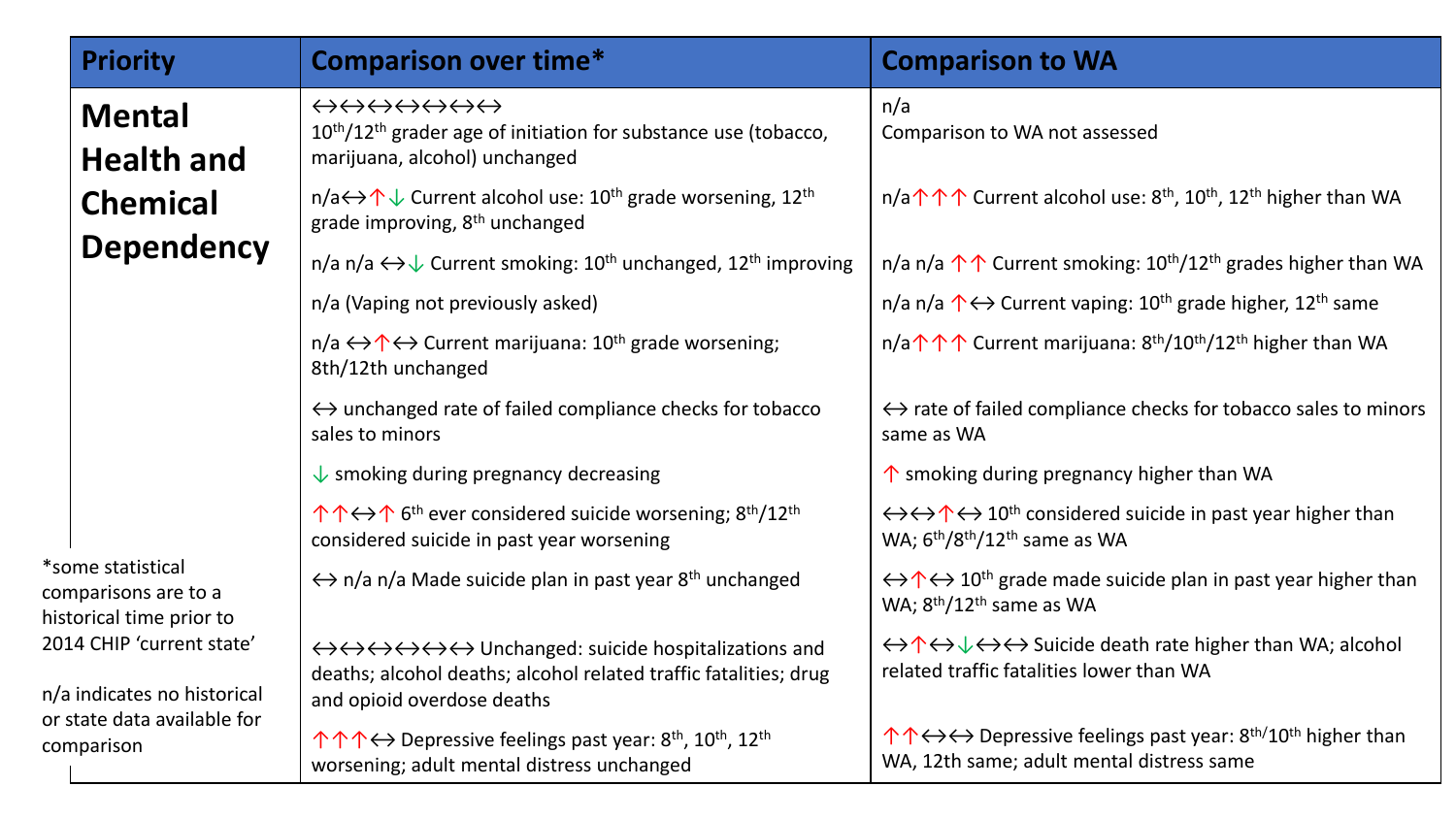| <b>Priority</b> | <b>Comparison over time*</b>                                                                                                                                                                                                               | <b>Comparison to WA</b>                                                                                                                                                                                                                                        |
|-----------------|--------------------------------------------------------------------------------------------------------------------------------------------------------------------------------------------------------------------------------------------|----------------------------------------------------------------------------------------------------------------------------------------------------------------------------------------------------------------------------------------------------------------|
| <b>Access</b>   | $\leftrightarrow \leftrightarrow \leftrightarrow \leftrightarrow$<br>Unchanged: adults with personal<br>doc/healthcare provider; prenatal care in 1st<br>trimester; adults adequately insured; children<br>enrolled in apple health<br>n/a | $\leftrightarrow \leftrightarrow \leftrightarrow \uparrow$<br>Same as WA: adults with personal<br>doc/healthcare provider; prenatal care in 1 <sup>st</sup><br>trimester; adults adequately insured. Children<br>enrolled in Apple Health higher than WA<br>√⊵ |
|                 | No comparison year for adults with routine<br>dental visit<br>$\leftrightarrow$<br>Eligible Medicaid population using dental<br>services unchanged                                                                                         | Adults with routine dental visit worse than WA<br>╰┸<br>Eligible Medicaid population using dental<br>services worse than WA                                                                                                                                    |

\*some statistical comparisons are to a historical time prior to 2014 CHIP 'current state'

n/a indicates no historical or state data available for comparison